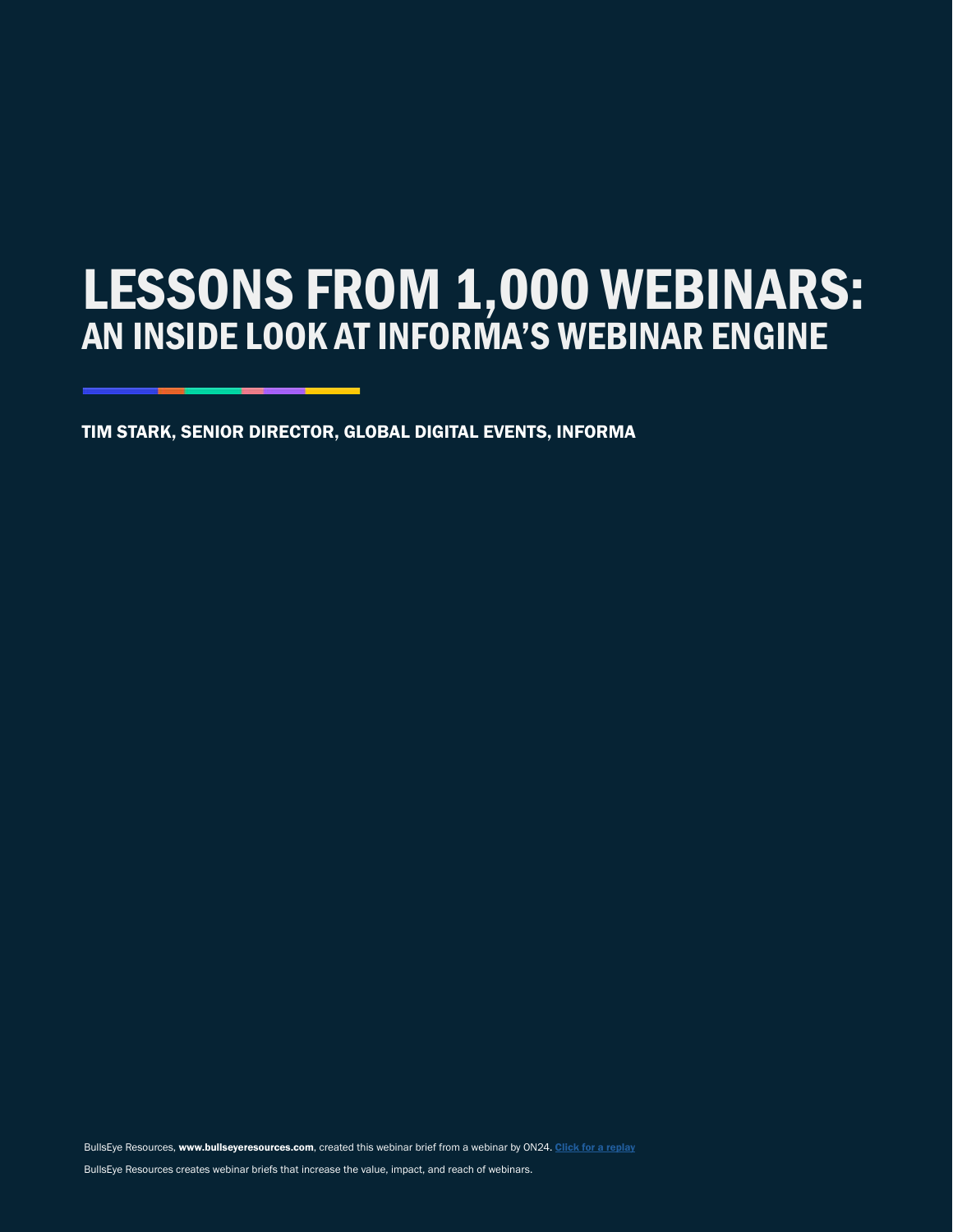# THE **BIG** IDEA

Regardless of whether you produce 1 or 1,000 webinars, and regardless of the purpose of your webinars, a few simple ideas are critical to success:

• Deliver compelling educational content (not a sales pitch) to attract and engage your audience

To execute flawlessly, have a clear, **well-defined workflow** and use a preparation checklist

• Use modern **tools**—like polls, surveys, and video—to engage attendees

• Measure everything—including operations, marketing, and lead generation—to be able to analyze what is working and how each webinar is performing

## CONTEXT

Tim Stark, senior director of global digital events at Informa, is a webinar Jedi. He started producing webinars more than 17 years ago. His team produces about 1,000 webinars per year. He has learned a lot along the way. Tim joined Neal Amsden, ON24's vice president of demand generation, on an ON24 webinar (see [replay](https://www.on24.com/resources/assets/spotlight-lessons-from-1000-webinars/)) to share webinar best practices.

### ABOUT INFORMA ENGAGE

[Informa](https://informa.com/) is one of the world's largest B2B knowledge and events businesses. Informa has hundreds of media brands, websites, and trade shows/ conferences.

[Informa Engage](https://engage.informa.com/) is the marketing services division within Informa. Informa Engage supports all of Informa's verticals and brands. Within Informa Engage, the digital events team—led by Tim, with several digital event coordinators—executes the company's digital events.

## WHY WEBINARS?

Most of Informa Engage's webinars are sponsored webinars, with a primary purpose of lead generation.

Among participants in this ON24 webinar, a poll found that the main purposes of webinars are lead generation and thought leadership. Webinars are also used for training, sales/channel enablement, customer communication, and HR/corporate communications.

| Which is the primary purpose of your webinars? (pick one) |       |
|-----------------------------------------------------------|-------|
| Marketing: Lead Generation                                | 39.4% |
| Marketing: Brand/Thought Leadership                       | 27.3% |
| HR/Corporate Communications                               | 3.0%  |
| Training                                                  | 12.1% |
| Sales/Channel Enablement                                  | 6.1%  |
| <b>Customer Communications</b>                            | 6.1%  |

*Source: Real-time survey of participants during ON24 webinar*

After starting with just 13 webinars in 2001, Informa Engage conducted almost 600 webinars in 2015 and roughly 1,000 in 2018. This growth shows that Informa Engage's sponsored webinars are providing significant value to Informa's customers.

## EXECUTING 1,000 WEBINARS

Having executed thousands of webinars—including up to 120 in one month—Tim shared keys to executing webinars at scale while maintaining quality. Six key success factors are:

#### **1. Dedicated Team Members**

Informa Engage's digital event coordinators are assigned to specific markets. By focusing on specific markets they develop knowledge about the market and develop relationships with the people at each brand. This structure helps Informa Engage scale.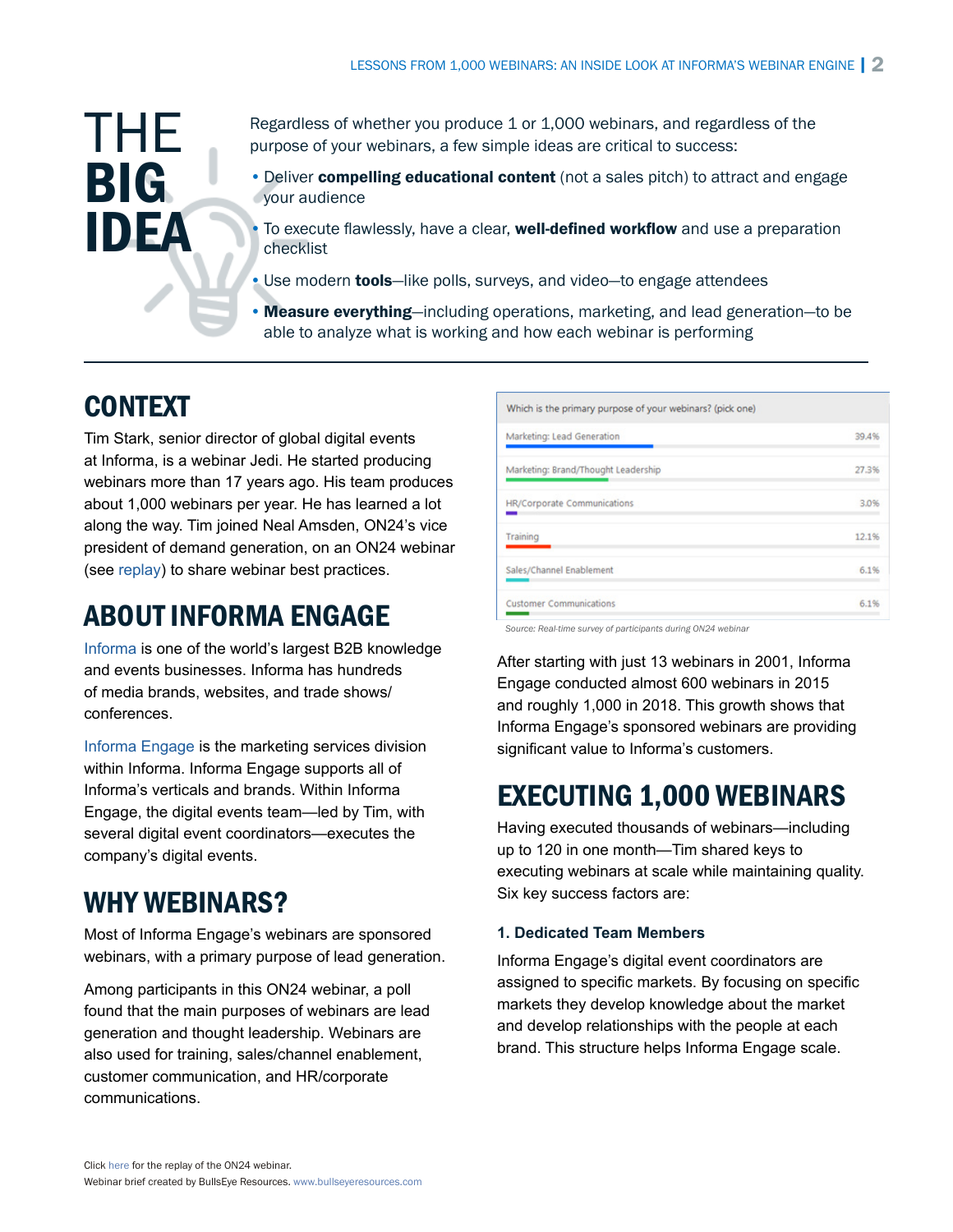#### **2. An End-to-End Workflow**

Informa Engage's workflow, shown below, works at any scale. When a webinar is scheduled, there is an automated notification process. The webinar is assigned to a coordinator who creates a detailed production schedule. This is followed by a kickoff call with the client to walk through the entire process, which is typically six to eight weeks.

Informa Engage then builds the event in ON24, collects materials from presenters, and works with a user marketing team to promote the webinar.

### **END TO END WORKFLOW**



*© 2018 ON24, Inc.* 

After the live event is planned, it is then produced. Following the event, Informa Engage gathers metrics for internal and external clients and cleans up the event for the on-demand phase. On-demand viewership has increased significantly for Informa Engage.

"It doesn't matter if you do 13, 582, or 1,000 webinars. The processes are the same. These processes have allowed us to scale this business while maintaining the quality that our brands, and more importantly that our clients, expect."

Tim Stark, Informa Engage

#### **3. Engaging, Educational Content**

In Tim Stark's experience, the foundation of a successful webinar is top-notch educational material. If the content is unique, relevant, and educational, it is possible to attract and engage the audience.

Education is different from information. Information can easily be found on a website. Education goes beyond information; it is thought leadership conveyed by experts. Educational content that works well includes customer case studies, exclusive research, and live discussions among experts.

### "Content is king. Your goal is to educate."

Tim Stark, Informa Engage

Relevant content builds trust with the audience, as the audience knows that your content provides value. Avoid a bait and switch where you promise educational content and then provide a commercial. This erodes trust and makes it much harder to build an audience.

#### TIP: ENGAGE PARTICIPANTS DURING COUNTDOWN

Informa Engage shows a countdown slide each minute for the five minutes before a webinar starts. In addition to counting down the minutes, the countdown slides provide important housekeeping details.



#### **4. Effective Promotion**

The starting point for effective promotion is relevant educational content; without relevant content, even the best promotions will struggle to attract registrants. For Informa Engage, email is the biggest driver of registrations, along with registrations from company websites, third parties, and partnerships. To track which tactics are most effective, use reference codes for every piece of marketing.